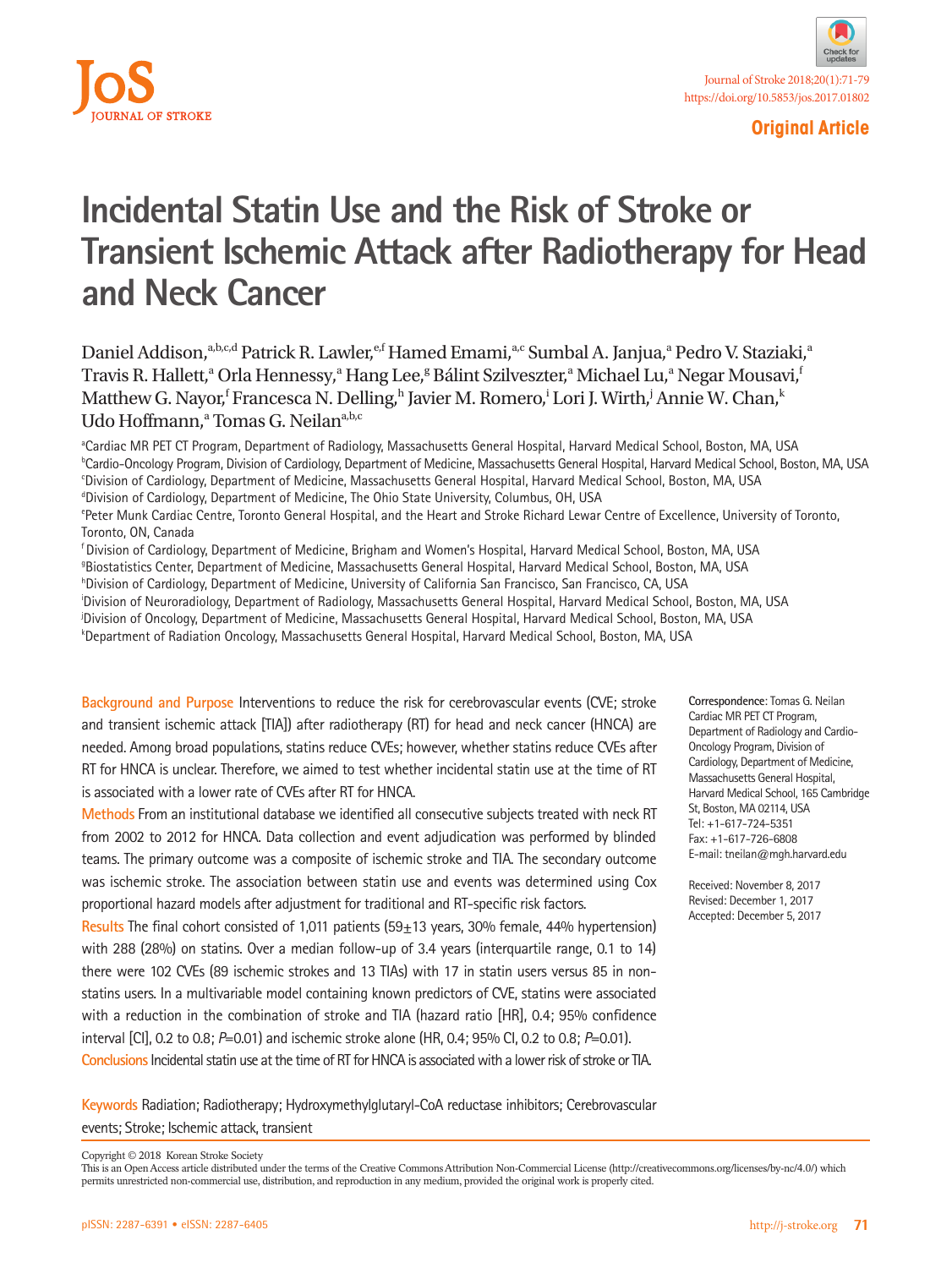# **IoS**

## **Introduction**

Worldwide over 550,000 individuals are diagnosed with head and neck cancer each year, making it the sixth leading type of cancer.<sup>1</sup> Radiotherapy (RT) is a standard primary treatment for most patients with head and neck cancer.<sup>2-6</sup> With advancements in diagnosis and care, the 5-year survival for head and neck cancers has improved to over 65%.<sup>7,8</sup> With improved survival there has been an increased focus on the adverse longterm complications associated with successful cancer therapy. Consistent data have established an association between cancer therapies and an increased risk of cardiovascular disease and there is a 5- to 17-fold greater risk of cerebrovascular events (CVEs; stroke or transient ischemic attack [TIA]) in patients with head and neck cancer who are treated with RT compared to matched non-RT treated controls.<sup>9-11</sup>

The mechanisms for this increase in CVEs after RT that involves the neck are not completely understood, but available data suggest a role for direct injury to the carotid arteries causing increased inflammation, vascular dysfunction and accelerated atherosclerosis.10-14 Currently, no therapies have been shown to reduce the risk of CVEs after RT that involves the neck. In clinical trials among broad groups of patients with traditional risk factors for stroke, statins, as compared to placebo, have been associated with a 27% reduction in CVEs.15 The mechanisms behind the protective effect of statins against CVEs are thought to be related to a reduction in inflammation leading to stabilization or reversal in atherosclerotic plaque burden.<sup>16-20</sup> Interestingly, these processes significantly overlap with key elements in the pathogenesis of radiation-induced carotid disease: inflammation and accelerated atherosclero $sis.^{12-14}$  There is also scientific plausibility and preliminary clinical data to support the hypothesis that statins may reduce the risk for CVEs after RT that involves the neck. Specifically, in vitro data examining the impact of pravastatin on radiation treated endothelial cells showed a reduction in inflammation.<sup>21</sup> In supportive clinical data, statins were associated a reduction in re-stenosis after carotid stenting in patients who developed symptomatic carotid stenosis after RT involving the neck. $22$ However, despite plausibility and supportive in vitro data, there are no clinical data testing the effects of statin therapy at the time of RT on the risk of CVEs among this vulnerable cohort.<sup>23,24</sup> Therefore, we sought to test whether incidental statin use among head and neck cancer patients at the time of neck RT was associated with a decreased risk of CVEs. We hypothesize that statin use at the time of neck RT is associated with a decrease CVEs, even after accounting for expected reductions based on traditional cardiovascular risk factors.

## **Methods**

### **Study patients**

From an institutional database, we retrospectively identified all consecutive patients with head and neck cancer that underwent RT over an 11-year period from January 2002 to December 2012. Data collection, including cardiovascular and cancer-specific variables, and event adjudication was performed manually by two teams of independent investigators. Covariates of interest included age, gender, body mass index, baseline stroke prevention medications, history of hypertension, dyslipidemia, diabetes mellitus, chronic kidney disease, smoking, prior cerebrovascular disease (stroke or TIA), coronary artery disease (CAD), congestive heart failure and atrial fibrillation as well as serum mean low density lipoprotein (LDL) level at the time of RT, as previously defined.<sup>25,26</sup> Cancer specific variables including cancer stage, surgical treatment, specified RT dose, chemotherapy use, and type of head and neck cancer were obtained from the electronic medical record. Cancer stage was categorized into localized/regional (stage I–III) and advanced/distant (stage IV) to account for the influence of median cancer-associated life-expectancy on the treatment decision and subsequent RT-associated events. Variables collected represented data available at the time of initiation of RT and were derived from the electronic medical record. The date of initial RT treatment was considered the study entry date. Specifically, statin use was defined based on the electronic medical record as documented at the time of initiation of RT. Continued statin use was assessed by review of the electronic records at 12 months post-RT initiation of 20 randomly selected baseline statin and non-statin users, respectively. We excluded patients who received neck RT prior to 2002 due to inconsistent data availability. We also excluded those with head and cancers who did not receive "neck" RT and those patients with incomplete RT records. The Human Subjects Research Review Committee of the Massachusetts General Hospital/Partners HealthCare approved the study protocol (Institutional Review Board #2014P001394); given the retrospective nature of the study, informed consent was required.

#### **Outcomes**

The primary outcome of interest was the occurrence of a CVE following RT. This was defined as a composite of ischemic stroke and TIA. The primary outcome was chosen due to consistent data showing an increase in the combination of stroke and TIA post-RT for head and neck cancer.<sup>11,27-30</sup> The secondary outcome was ischemic stroke alone. Events were ascertained via electronic medical record review and adjudicated by board certified investigators (blinded to statin use) using recom-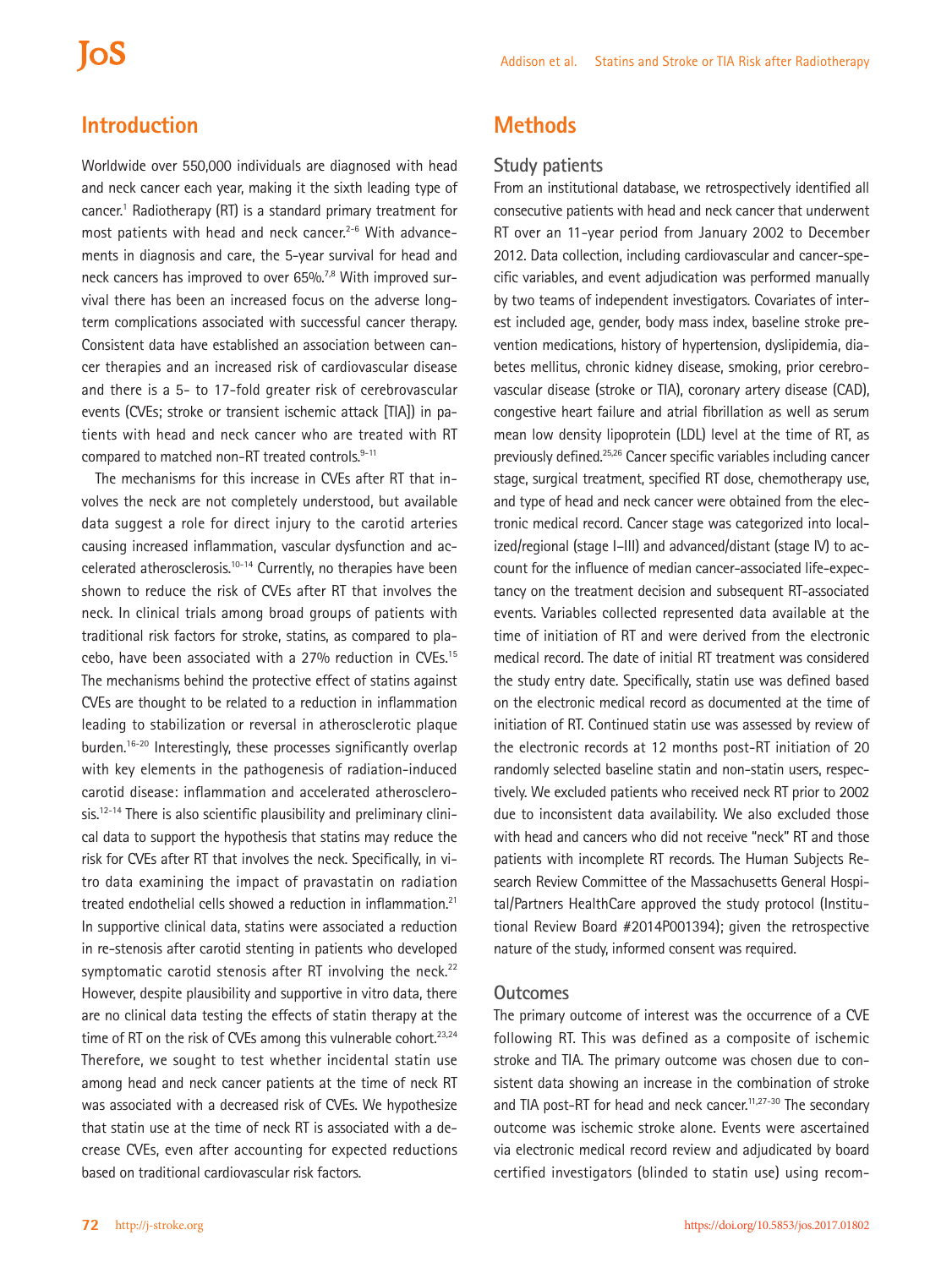mended standardized definitions for stroke and TIA from published consensus stroke definitions.31,32 Specifically, ischemic stroke was defined as an episode of neurological dysfunction caused by focal cerebral, spinal, or retinal infarction. Available computed tomography and magnetic resonance imaging reports were also reviewed for additional confirmation. TIA was defined as transient (<24 hours) stroke symptoms and the absence of objective cerebral, spinal, or retinal infarction as seen with pathology or imaging.

#### **Statistical analysis**

Continuous data are presented as mean±standard deviation. Comparisons between groups (statin vs. non-statin users) were performed with the use of an independent sample t-test for continuous variables, Fisher exact test for categorical variables, and the Wilcox rank-sum test for ordinal variables. Hazard ratios (HR) for the association of statin use with events were estimated using Cox proportional hazard models with follow-up time used as the time scale. The assumption of proportionality was examined using Schoenfeld residuals and the interaction terms with time for each exposure variable and covariate. No substantial deviations from proportionality were observed. There were no missing covariates. Important covariates for CVEs were selected based on prior knowledge and were adjusted in multivariable analyses. These variables included known general and cancer-specific predictors of cerebrovascular disease, including age, gender, history of hypertension, dyslipidemia, diabetes mellitus, smoking, prior cerebrovascular disease (stroke or TIA), and CAD as well as RT dose.<sup>5,31,32</sup> Event curves for both CVEs and ischemic stroke were determined according to the Kaplan-Meier method and comparisons were performed by the log-rank test. Cox proportional hazards model HR function curves comparing the statin group with the non-statin group were also constructed, accounting for significant covariables and competing risk. Censoring criteria included death from any cause (including cancer) or last documented visit for those without events or death. Additional exploratory analyses stratified in subgroups (median RT dose, individual stroke prevention medications, and those without distant/advanced disease) were also performed. We did not specifically focus on neck dissection as has not been clearly shown to correlate with stroke outcome following neck RT.<sup>33</sup> In addition, number-needed-to-treat (NNT) calculations were performed to better assess the clinical impacts of statin use in this population, by calculation of the inverse of the absolute risk reduction(s). For all analyses a two-tailed *P*-value of <0.05 was considered significant. Statistical tests were performed using SAS version 9.4 (SAS institute, Cary, NC, USA).

### **Results**

The final cohort included 1,011 patients with a median followup time from neck RT of 3.4 years (interquartile range, 1.4 to 6.0) (Figure 1). The mean age of the entire cohort at the time or RT was  $59\pm13$  years (range, 10 to 89) and 30% were women (Table 1). Oropharyngeal carcinoma was the most common cancer type (Table 1). At the time of diagnosis, 21% of patients had advanced or distant disease. From the cohort, 7% were treated with RT alone, 82% treated with chemotherapy plus RT, and 41% co-managed with surgery in addition to RT. Mean neck RT dose was 66.6±21.1 Gy (median 70.0; range, 4.0 to 196.0). The entire cohort was stratified according to the use of statins (Table 1); statin users were more likely to be older, hypertensive and have diabetes. There was no difference in cancer management strategies between statin users and non-users. Among statin users >80% remained on therapy at 1 year.

Among the entire cohort, there were 102 CVEs over the median follow-up period of 3.4 years (range, 0.1 to 14). Over median follow-up periods of 3.2 and 3.5 years, respectively, there were 17 CVEs (16 strokes and one TIA) among incidental statin users compared to 85 events in the non-statin users (73 strokes and 12 TIAs), respectively. The median time to CVE was 3.0 years among statin users and 3.3 years among non-statin users. Figure 2 shows Kaplan-Meier CVE-free survival curves following RT therapy, stratified by statin use. Separation in the event curves became apparent after approximately 2.5 years and persisted through the duration of follow-up. In a multi-variable model, that included the traditional and RT-specific risk factors for CVEs, statin use at the time of RT was associated with a nearly 60% relative risk reduction in the risk of subsequent CVEs (adjusted Cox proportional HR of 0.41; 95% confidence interval [CI], 0.21 to 0.79: *P*=0.007) (Table 2 and Figure 3). The resulting NNT to prevent any CVE during the median follow-up was 18.



**Figure 1.** The study cohort. RT, radiotherapy.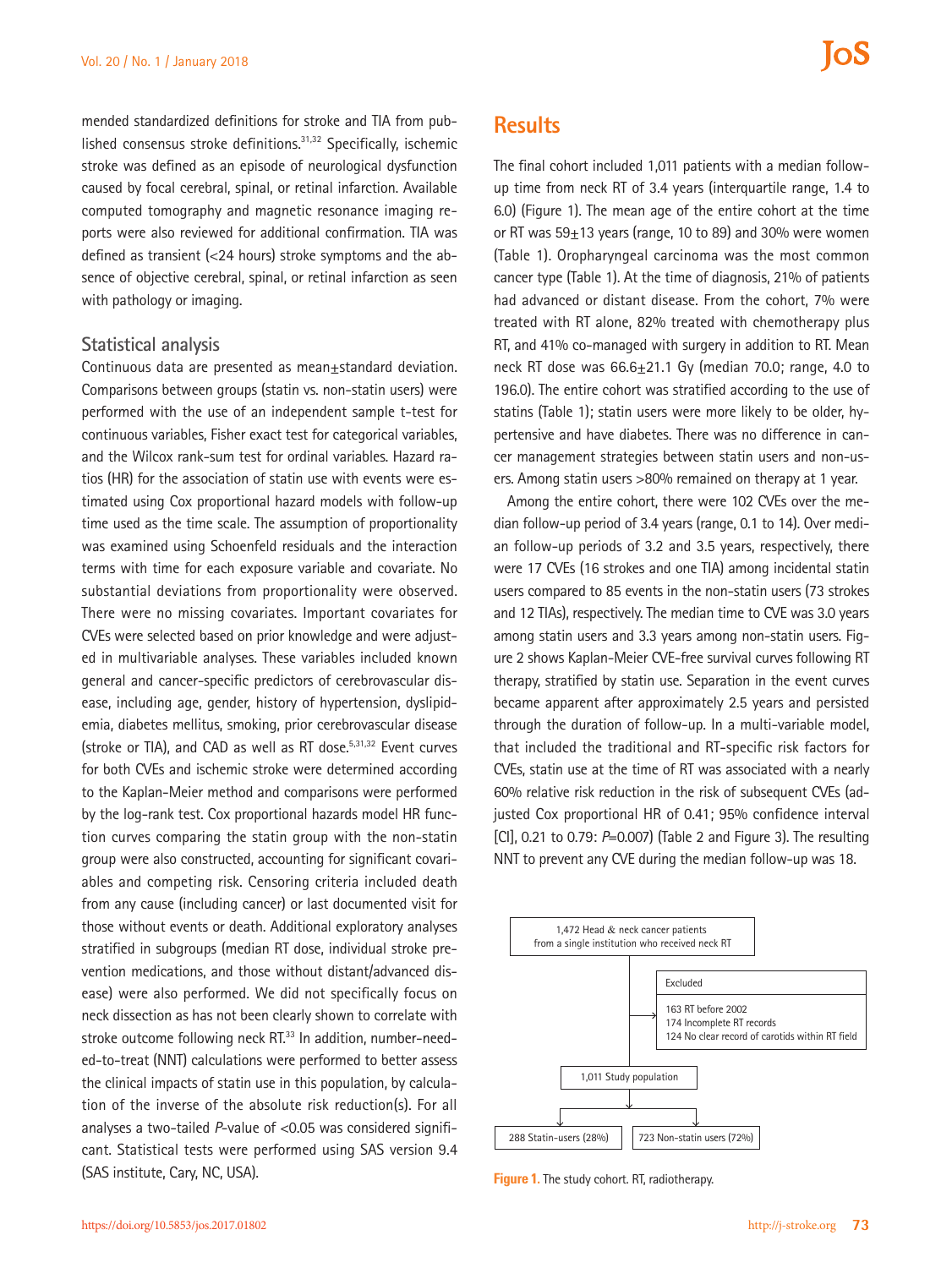# JoS

#### **Table 1.** Baseline characteristics by statin use

| Variable                            | Overall cohort<br>$(n=1,011)$ | Statin use<br>$(n=288)$ | Non-statin use<br>$(n=723)$ | $\boldsymbol{P}$ |
|-------------------------------------|-------------------------------|-------------------------|-----------------------------|------------------|
| Demographic                         |                               |                         |                             |                  |
| Age (yr)                            | $59.4 \pm 13.4$               | $65.4 \pm 10.1$         | $57.0 \pm 13.8$             | < 0.001          |
| Female sex                          | 304(30.1)                     | 66 (22.9)               | 238 (32.9)                  | 0.002            |
| BMI (kg/m <sup>2</sup> )            | $27.5 + 5.7$                  | $28.9 + 5.7$            | $26.5 + 5.6$                | 0.010            |
| <b>Traditional CVD risk factors</b> |                               |                         |                             |                  |
| Hypertension                        | 447 (44.2)                    | 198 (68.7)              | 249 (34.4)                  | < 0.001          |
| <b>Diabetes</b>                     | 120(11.9)                     | 74(25.7)                | 46(6.4)                     | < 0.001          |
| Dyslipidemia                        | 278 (27.5)                    | 211 (73.3)              | 67(9.3)                     | < 0.001          |
| Mean LDL                            | $103.1 \pm 34.9$              | $95.7 \pm 33.2$         | $106.1 \pm 35.1$            | < 0.001          |
| <b>Total cholesterol</b>            | $157.2 + 40.9$                | $153.2 \pm 36.7$        | $158.8 + 42.4$              | 0.057            |
| Smoking history*                    | 665 (65.8)                    | 206 (71.5)              | 459 (63.5)                  | 0.019            |
| Active smoking                      | 214(21.2)                     | 53 (18.4)               | 161 (22.3)                  | 0.201            |
| Carotid artery disease              | 24(2.4)                       | 19 (6.6)                | 5(0.7)                      | < 0.001          |
| Coronary artery disease             | 98(9.7)                       | 69 (24.0)               | 29(4.0)                     | 0.008            |
| Prior CVE                           | 70 (6.9)                      | 40 (13.9)               | 30(4.2)                     | < 0.001          |
| Prior CHF                           | 41(4.1)                       | 24(8.3)                 | 17(2.4)                     | < 0.001          |
| Chronic kidney disease              | 25(2.5)                       | 16(5.6)                 | 9(1.2)                      | < 0.001          |
| Atrial fibrillation                 | 42(4.2)                       | 17(5.9)                 | 25(3.5)                     | 0.083            |
| Mean ASCVD 10-year risk (%)         | $10.1 \pm 11.5$               | $14.4 \pm 12.2$         | $8.9 + 11.0$                | < 0.001          |
| Radiation characteristics           |                               |                         |                             |                  |
| Mean radiation dose (mSv)           | $66.6 \pm 21.1$               | $66.4 \pm 18.2$         | $66.7 + 22.1$               | 0.130            |
| Proton RT                           | 69 (6.8)                      | 15(5.2)                 | 54(7.5)                     | 0.216            |
| Cancer management                   |                               |                         |                             |                  |
| Chemotherapy                        | 810 (80.1)                    | 223 (77.4)              | 587 (81.2)                  | 0.190            |
| Neck surgery                        | 561 (55.5)                    | 169 (58.7)              | 392 (54.2)                  | 0.207            |
| Neck dissection                     | 419 (41.4)                    | 129 (44.8)              | 290 (40.1)                  | 0.179            |
| RT alone                            | 73 (7.2)                      | 23 (8.0)                | 50 (6.9)                    | 0.591            |
| Type of head & neck cancer          |                               |                         |                             |                  |
| Nasopharyngeal                      | 79 (7.8)                      | 12(4.2)                 | 67(9.3)                     | 0.006            |
| Oropharyngeal                       | 470 (46.5)                    | 131 (45.5)              | 339 (47.0)                  | 0.676            |
| Hypopharyngeal                      | 63(6.2)                       | 26(9.0)                 | 37(5.1)                     | 0.020            |
| Laryngeal                           | 110 (10.9)                    | 42 (14.6)               | 68 (9.4)                    | 0.025            |
| Other                               | 331 (32.8)                    | 89 (30.9)               | 242 (33.5)                  | 0.061            |
| Metastatic disease at presentation  | 214(21.2)                     | 52 (18.1)               | 162 (22.4)                  | 0.147            |
| Medications                         |                               |                         |                             |                  |
| Aspirin                             | 248 (24.6)                    | 140 (48.6)              | 108 (15.0)                  | < 0.001          |
| Clopidogrel                         | 18(1.8)                       | 14(4.9)                 | 4(0.6)                      | < 0.001          |
| Warfarin                            | 42 (4.2)                      | 18(6.2)                 | 25(3.5)                     | 0.060            |
| ACEi                                | 203 (20.1)                    | 107 (37.2)              | 96 (13.3)                   | < 0.001          |

Values are presented as mean $\pm$ SD or number (%).

BMI, body mass index; CVD, cerebrovascular disease; LDL, low density lipoprotein; CVE, cerebrovascular event; CHF, congestive heart failure; ASCVD, atherosclerotic cardiovascular disease; RT, radiation; ACEi, angiotensin-converting enzyme inhibitor.

\*Smoking history: active or prior smoking.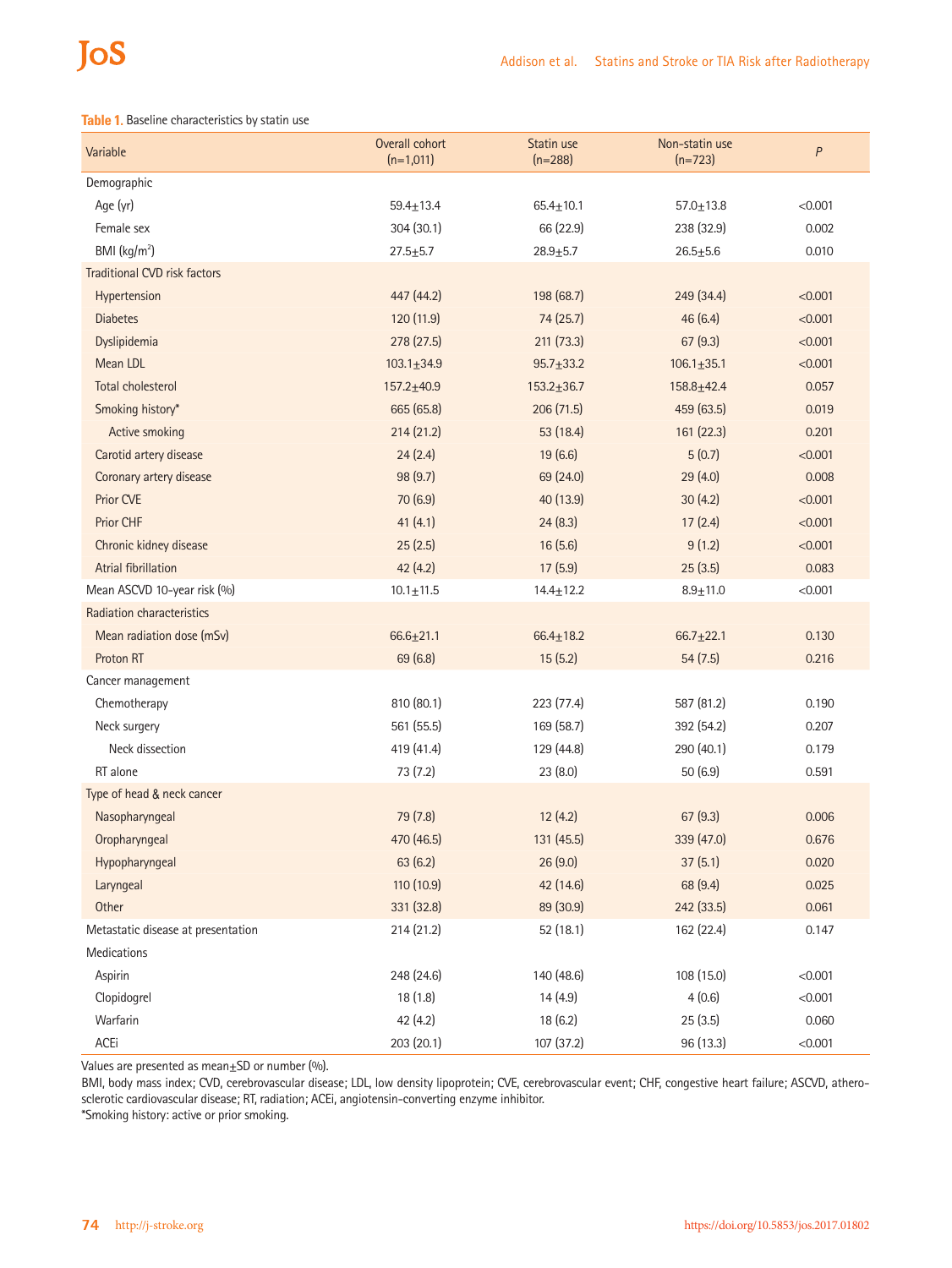**Table 2.** Multivariable cox regression analysis for post-radiotherapy cerebrovascular event

| Variable         | HR (95% CI)         | Chi-square | P       |
|------------------|---------------------|------------|---------|
| Statin use       | $0.41(0.21 - 0.80)$ | 6.97       | 0.008   |
| Age              | $1.04(1.02 - 1.06)$ | 22.84      | < 0.001 |
| Male sex         | $0.92(0.59 - 1.42)$ | 0.15       | 0.701   |
| Hypertension     | $1.39(0.91 - 2.13)$ | 2.33       | 0.127   |
| <b>Diabetes</b>  | $1.09(0.57 - 2.08)$ | 0.08       | 0.782   |
| <b>Prior CAD</b> | $1.07(0.50 - 2.26)$ | 0.03       | 0.868   |
| Prior CVE        | $1.60(0.72 - 3.55)$ | 1.32       | 0.251   |
| Dyslipidemia     | $0.73(0.39 - 1.37)$ | 0.96       | 0.326   |
| Smoking*         | $1.19(0.90 - 1.58)$ | 1.47       | 0.226   |
| Radiation dose   | 1.0(1.0)            | 0.50       | 0.477   |

HR, hazard ratio; CI, confidence interval; CAD, coronary artery disease; CVE, cerebrovascular event.

\*Smoking: active or prior smoking.



Figure 2. Post-neck radiotherapy cerebrovascular event-free survival (A) and post-neck radiotherapy ischemic stroke event-free survival (B), by incidental

The secondary end-point was ischemic stroke. Over followup there were 89 ischemic strokes in the entire cohort, with 16 ischemic strokes among the statin-treated group and 73 in the non-statin group. Figure 2 also shows the Kaplan-Meier strokefree survival curves following neck RT, stratified by statin use. Separation in stroke-free survival curves became apparent within approximately 3 years and persisted through the duration of follow-up. In a similar multi-variable model, statin use was associated with a >50% relative risk reduction in the development of post-RT ischemic stroke (adjusted HR, 0.42; 95% CI, 0.21 to 0.83; *P*=0.01) (Table 3). The resulting NNT to prevent a single ischemic stroke was 22.

We tested the effect of statin use on both the primary and secondary endpoints stratified by median RT dose and the use of concurrent stroke prevention medications (Supplementary Tables 1-4). There were 498 subjects with 54 CVEs in the lower median radiation dose group (<70 Gy) and 513 subjects with 47 CVEs in the higher median radiation group. Following adjustment, statin use was associated with a HR of 0.36 (*P*=0.02) among the <70 Gy RT group and a HR of 0.55 (*P*=0.23) among those with higher dose of RT. We also tested the effect of concurrent antiplatelet (Aspirin and/or Plavix) and anti-thrombotic (Coumadin) use to the model. Following this, statin use remained associated with a decrease in events (adjusted HR, 0.41; 95% CI, 0.21 to 0.79; *P*=0.01). In addition, we performed a subgroup analysis among those without distant or advanced disease testing the effect of statins in those with longer lifeexpectancies. Among those without advanced disease, statin use was still associated with a decrease in events (adjusted HR, 0.40; 95% CI, 0.20 to 0.79; *P*=0.008). Over the duration of fol-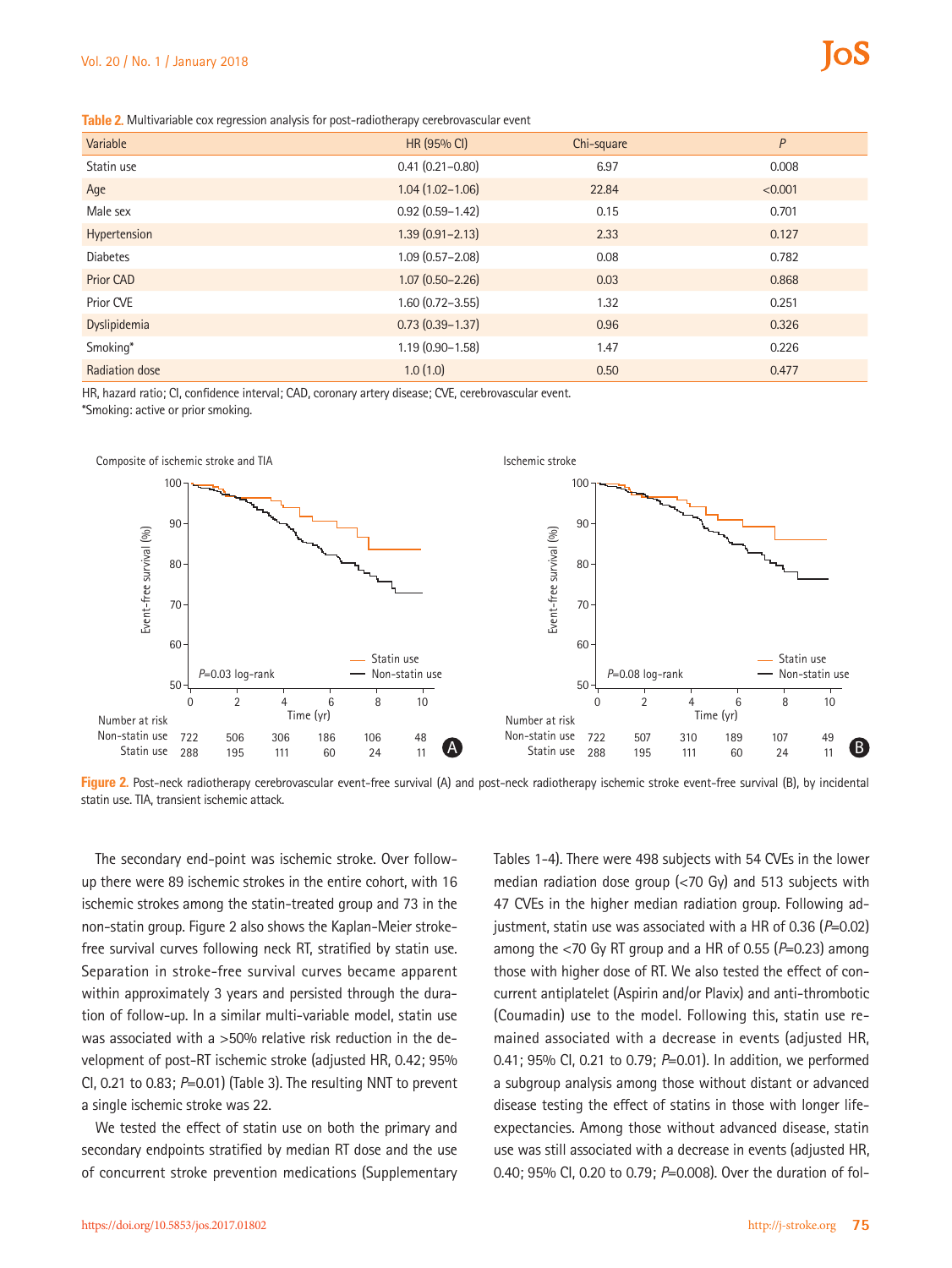| Variable        | HR (95% CI)         | Chi-square | P       |
|-----------------|---------------------|------------|---------|
| Statin use      | $0.42$ (0.21-0.83)  | 6.18       | 0.010   |
| Age             | $1.04(1.03 - 1.06)$ | 22.36      | < 0.001 |
| Male sex        | $0.94(0.59 - 1.50)$ | 0.06       | 0.805   |
| Hypertension    | $1.34(0.86 - 2.11)$ | 1.65       | 0.199   |
| <b>Diabetes</b> | $0.98(0.48 - 2.00)$ | < 0.01     | 0.962   |
| Prior CAD       | $1.23(0.57 - 2.63)$ | 0.27       | 0.602   |
| Prior CVE       | $1.76(0.78 - 3.94)$ | 1.86       | 0.173   |
| Dyslipidemia    | $0.79(0.41 - 1.53)$ | 0.48       | 0.487   |
| Smoking*        | $1.28(0.95 - 1.74)$ | 2.60       | 0.107   |
| Radiation dose  | 1.0(1.0)            | 0.02       | 0.875   |

**Table 3.** Multivariable Cox regression analysis for post-radiotherapy ischemic stroke

HR, hazard ratio; CI, confidence interval; CAD, coronary artery disease; CVE, cerebrovascular event.

\*Smoking: active or prior smoking.

low-up (median, 3.4 years), there were 317 deaths (41%). There was no difference in all-cause mortality according to statin status (92 [40%] vs. 225 [41%], *P*=0.75).

### **Discussion**

We performed a retrospective study testing the effect of incidental statin use on the risk of stroke and TIA after RT that involved the neck. In this study of over 1,000 patients with head and neck cancer treated with RT, incidental statin use at the time of RT was associated with a reduction in the risk for subsequent CVEs. Of the patients treated with statin therapy at the time of their RT, those on statins saw a nearly 60% reduction in the combined primary endpoint of ischemic stroke and TIA and a >50% relative risk reduction in the development of ischemic stroke. These reductions remained, even after adjustment for stroke risk factors, radiation dose, and exclusion of persons with advanced cancer disease, despite the higher traditional atherosclerotic cardiovascular disease risk profile noted among statin users in this cohort. During of the study followup period (median, 3.4 years), the NNT to prevent any CVE was 18, and the NNT to prevent one ischemic stroke was 22. By comparison, the estimated NNT with statins for the primary prevention of stroke among persons >65 years was estimated at 142 and 196 in the overall general adult population, suggesting enhanced effect following RT.<sup>34,35</sup> To our knowledge, these are the first data demonstrating an associated reduction in ischemic stroke and TIA with statin therapy among a broad population of RT-treated patients.

The effect of statin therapy on the risk of CVEs not related to RT was evaluated by the Stroke Prevention by Aggressive Reduction in Cholesterol Levels (SPARCL) Investigators.<sup>36</sup> In a cohort of over 4,700 patients, the use of high-dose atorvastatin was associated with significant reductions in stroke and TIA (23%). At the time of publication, the investigators suggested that the primary reason for the reduction was the decrease in LDL levels. However, the authors also considered the potential role of non-lipid lower effects, such as a reduction in inflammation, of statins on the long-term risk of stroke. These "pleitropic" effects of statins are supported by the findings of the primary stroke prevention trial, Anglo-Scandinavian Cardiac Outcomes Trial- Lipid Lowering Arm (ASCOT-LLA).15 In this trial, moderate intensity statin therapy provided a nearly 30% reduction in the risk of stroke, an affect that appears disproportionate to the reduction in LDL. This in concert with other available prevention data helped lead to the incorporation of statins into the stroke prevention algorithm in those at elevated stroke-risk, irrespective of baseline LDL.<sup>37,38</sup> However, there are no data testing rationale interventions to reduce CVEs in patients after RT to the neck. In study, the observed CVE reductions were well over 50%, a number in far excess to the magnitude of reduction seen in traditional non-irradiated populations. While retrospective, this is the first analysis examining the clinical impact of statins on the risk of CVEs following neck RT and the first to define a potential rational intervention for this population, particularly given the disproportionate magnitude of CVE reduction observed beyond that expected based on traditional risk factors alone.38

These results are supported by other mechanistic data. Seminal animal studies from nearly five decades ago described a link between dyslipidemia and the development of radiation-induced carotid artery stenosis.<sup>39-41</sup> Subsequent human studies have since validated these associations.<sup>13</sup> Statins are known to modulate the risk of vascular events in patients with underlying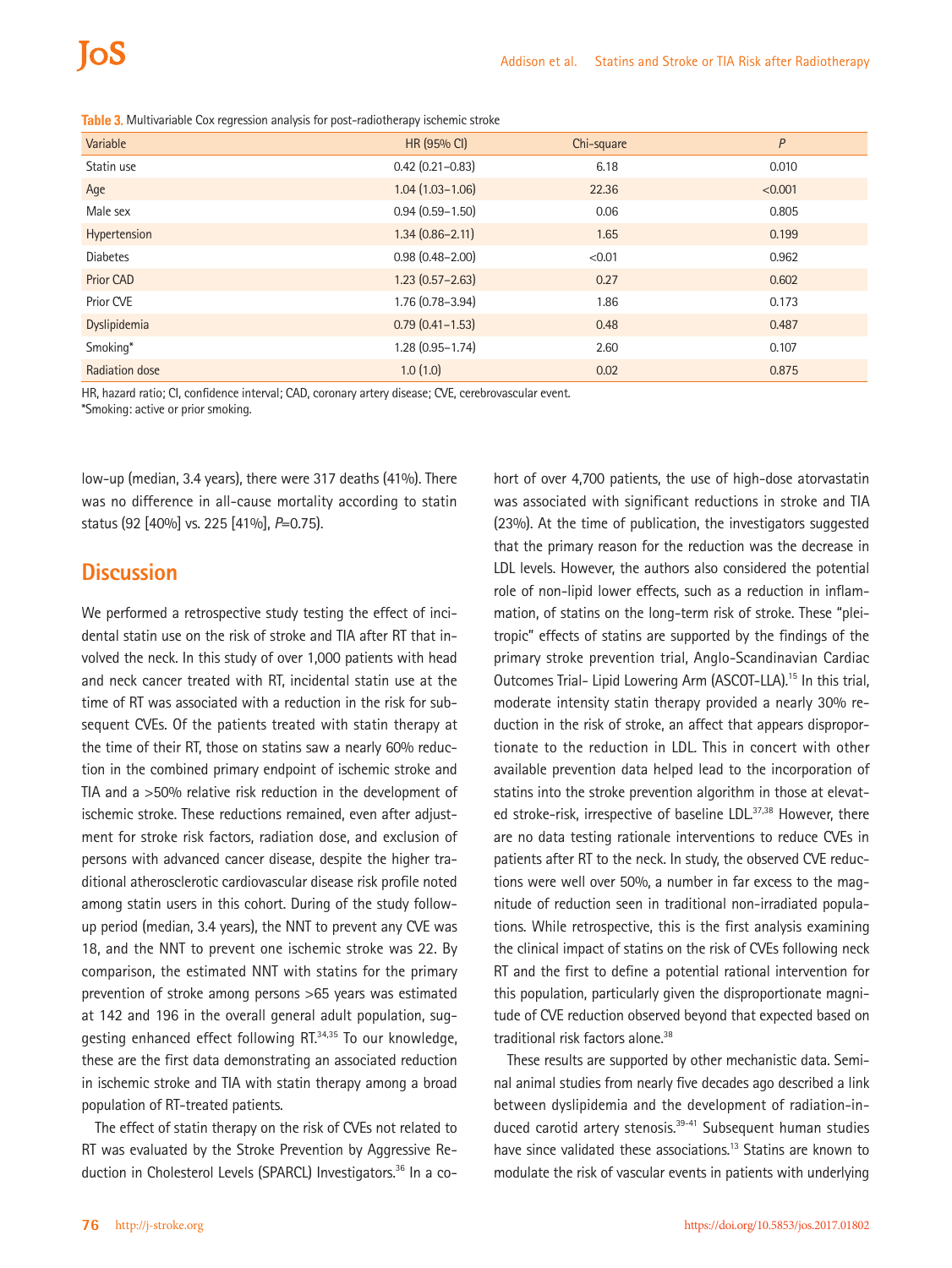

**Figure 3.** Relationship between probabilities of a cerebrovascular event (CVE) for statin and non-statin users under the Cox regression model. Survival functions of study subjects to waiting times for a CVE event between the two groups are related as  $S1(t) = [SO(t)]c$  (statin yes=1; no=0), where t, is time of follow-up and c, is the estimated hazard ratio (0.41 for the statin use for events). 1-S0(t) represents the horizontal axis and corresponding 1-S1(t) the vertical axis. The dashed lines indicate that if the probability of observing at least 1 event by time t (e.x., 0.30 for the no statin group, the

dyslipidemia. Yet, statins also attenuate this risk in populations without markedly elevated lipid levels, but with otherwise elevated risk and vascular dysfunction like diabetics.<sup>42</sup> Moreover, Paraskevas et al.<sup>43</sup> postulated that irradiated carotid arteries may be more susceptible to elevations in cholesterol irrespective of baseline LDL. RT itself has been observed to alter the vasculature by the induction of endothelial dysfunction, increased inflammation, oxidative stress, and progressive capillary luminal fibrin and platelet-mediated destruction leading to potential downstream events. However, Gaugler et al.<sup>21</sup> demonstrated a downregulation of vascular endothelial dysfunction (transcription factor activator protein 1, monocyte chemoattractant protein 1, interleukin 6 [IL-6], and IL-8), inflammation (activator protein 1) and thrombosis (decreased leukocyte and platelet adhesion) through statin treatment following RT exposure. In addition, statins have also been associated with reductions in oxidative stress.<sup>44</sup> Since RT acts to modulate vascular architecture and accelerate atherosclerosis using pathways affected by statin therapy, it may be reasonable to postulate that statins themselves may serve to attenuate the vascular disruptions induced by RT, allowing for enhanced reductions in observed clinical events beyond rates seen in non-irradiated populations and estimated based on traditional factors alone.<sup>19-21,43-45</sup> However, further studies are needed.

Our study has several limitations. Given that the subjects studied were enrolled at a tertiary care center where patients

received treatment, but not necessarily long-term follow-up, it was difficult to ascertain the duration of statin therapy. Statin use was recorded at the time of RT and the duration of use (or non-use) was up to the primary team. Yet, among those sampled statin use or non-use remained high, even at 1 year follow-up. Additionally, due to practice variations across the duration of the study, we did not focus on statin intensity or class of agent used. Yet, considering the significance of the reduction observed, even after adjusting for LDL, it is reasonable to suspect that the benefits of statin therapy in this population extend well beyond the reductions in LDL and therefore are less likely to be limited to statin class or intensity. Misclassification of stroke was highly unlikely because the clinical symptoms were correlated with neuroimaging. This cross-referencing of events also helped to minimize recall bias. However, TIAs may have been misclassified as seizures or migraines, and therefore undercounted, despite physician adjudication. This is an unavoidable problem when using TIA as an outcome, and the separate analysis evaluating only stroke was performed to obviate this possible bias. We considered the use of propensitymatching to adjust for potential confounders. However, in view of an adequately-powered event rate relative to the number of cofounders, conventional regression was used for the analyses. Finally, we did not note any major hemorrhagic strokes in our cohort, a finding that may at least in-part be explained by the relative paucity of aggressive anti-platelet and potent anticoagulant regimens noted in this population.

### **Conclusions**

Survivors of head and neck cancer treated with neck RT are at high-risk for future CVEs, including ischemic stroke and TIA. Statin use at the time of RT appears to be associated with a reduction of that risk, even after accounting for expected reductions based on more traditional risk factors. Future prospective studies examining the role of statins in head and neck cancer patients who receive RT, without traditional indications for statins are needed.

### **Supplementary materials**

Supplementary materials related to this article can be found online at https://doi.org/10.5853/jos.2017.01802.

## **Disclosure**

The authors have no financial conflicts of interest.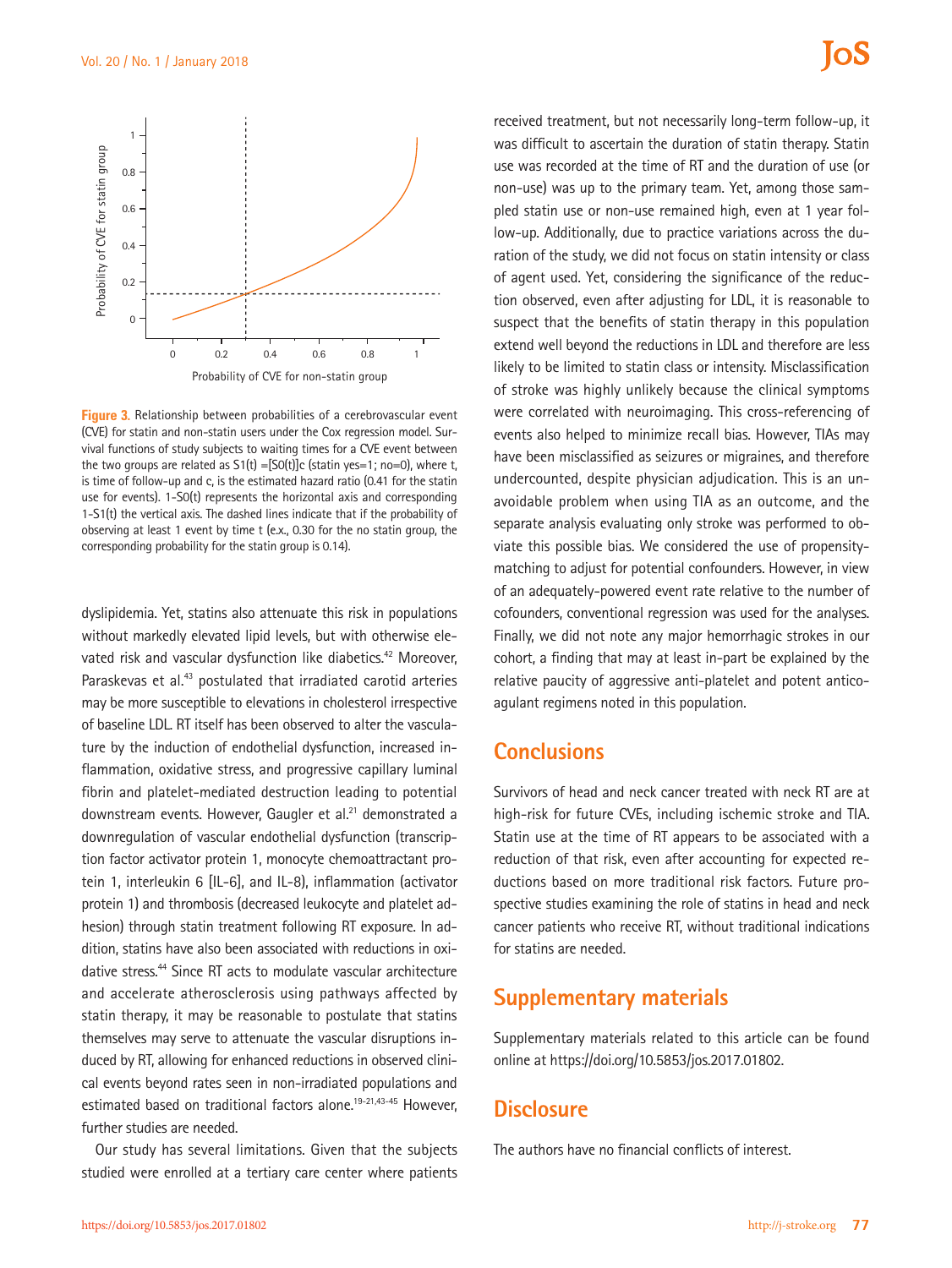## **Acknowledgments**

**IoS** 

Tomas G. Neilan has the following support: The Kohlberg Foundation, an American Heart Association Fellow to Faculty Award (12FTF12060588), National Institutes of Health/ National Heart, Lung, and Blood Institute (1R01HL130539-01A1; 1R01HL137562-01A1) and National Institutes of Health/Harvard Center for AIDS Research (P30 AI060354). Daniel Addison and Sumbal A. Janjua were supported by NIH/NHLBI 5T32HL076136.

### **References**

- 1. Jemal A, Bray F, Center MM, Ferlay J, Ward E, Forman D. Global cancer statistics. *CA Cancer J Clin* 2011;61:69-90.
- 2. Fletcher GH, Evers WT. Radiotherapeutic management of surgical recurrences and postoperative residuals in tumors of the head and neck. *Radiology* 1970;95:185-188.
- 3. Snow GB, Annyas AA, van Slooten EA, Bartelink H, Hart AA. Prognostic factors of neck node metastasis. *Clin Otolaryngol Allied Sci* 1982;7:185-192.
- 4. Kramer S, Gelber RD, Snow JB, Marcial VA, Lowry LD, Davis LW, et al. Combined radiation therapy and surgery in the management of advanced head and neck cancer: final report of study 73-03 of the Radiation Therapy Oncology Group. *Head Neck Surg* 1987;10:19-30.
- 5. Bernier J, Domenge C, Ozsahin M, Matuszewska K, Lefèbvre JL, Greiner RH, et al. Postoperative irradiation with or without concomitant chemotherapy for locally advanced head and neck cancer. *N Engl J Med* 2004;350:1945-1952.
- 6. Haddad RI, Shin DM. Recent advances in head and neck cancer. *N Engl J Med* 2008;359:1143-1154.
- 7. National Cancer Institute. Cancer trends progress report: 2011/2012 update. [https://progressreport.cancer.gov/sites/default/](https://progressreport.cancer.gov/sites/default/files/archive/report2011.pdf) [files/archive/report2011.](https://progressreport.cancer.gov/sites/default/files/archive/report2011.pdf)pdf. 2014. Accessed January 2, 2018.
- 8. Bonner JA, Harari PM, Giralt J, Azarnia N, Shin DM, Cohen RB, et al. Radiotherapy plus cetuximab for squamous-cell carcinoma of the head and neck. *N Engl J Med* 2006;354:567-578.
- 9. Dorresteijn LD, Kappelle AC, Boogerd W, Klokman WJ, Balm AJ, Keus RB, et al. Increased risk of ischemic stroke after radiotherapy on the neck in patients younger than 60 years. *J Clin Oncol* 2002;20:282-288.
- 10. De Bruin ML, Dorresteijn LD, van't Veer MB, Krol AD, van der Pal HJ, Kappelle AC, et al. Increased risk of stroke and transient ischemic attack in 5-year survivors of Hodgkin lymphoma. *J Natl Cancer Inst* 2009;101:928-937.
- 11. Plummer C, Henderson RD, O'Sullivan JD, Read SJ. Ischemic stroke and transient ischemic attack after head and neck ra-

diotherapy: a review. *Stroke* 2011;42:2410-2418.

- 12. Zidar N, Ferluga D, Hvala A, Popović M, Soba E. Contribution to the pathogenesis of radiation-induced injury to large arteries. *J Laryngol Otol* 1997;111:988-990.
- 13. Silverberg GD, Britt RH, Goffinet DR. Radiation-induced carotid artery disease. *Cancer* 1978;41:130-137.
- 14. Gujral DM, Chahal N, Senior R, Harrington KJ, Nutting CM. Radiation-induced carotid artery atherosclerosis. *Radiother Oncol* 2014;110:31-38.
- 15. Sever PS, Dahlöf B, Poulter NR, Wedel H, Beevers G, Caulfield M, et al. Prevention of coronary and stroke events with atorvastatin in hypertensive patients who have average or lowerthan-average cholesterol concentrations, in the Anglo-Scandinavian Cardiac Outcomes Trial: Lipid Lowering Arm (AS-COT-LLA): a multicentre randomised controlled trial. *Lancet* 2003;361:1149-1158.
- 16. Albert MA, Danielson E, Rifai N, Ridker PM; PRINCE Investigators. Effect of statin therapy on C-reactive protein levels: the pravastatin inflammation/CRP evaluation (PRINCE): a randomized trial and cohort study. *JAMA* 2001;286:64-70.
- 17. Nissen SE, Tuzcu EM, Schoenhagen P, Brown BG, Ganz P, Vogel RA, et al. Effect of intensive compared with moderate lipidlowering therapy on progression of coronary atherosclerosis: a randomized controlled trial. *JAMA* 2004;291:1071-1080.
- 18. Ridker PM, Rifai N, Clearfield M, Downs JR, Weis SE, Miles JS, et al. Measurement of C-reactive protein for the targeting of statin therapy in the primary prevention of acute coronary events. *N Engl J Med* 2001;344:1959-1965.
- 19. Moreno PR, Kini A. Resolution of inflammation, statins, and plaque regression. *JACC Cardiovasc Imaging* 2012;5:178-181.
- 20. Antonopoulos AS, Margaritis M, Lee R, Channon K, Antoniades C. Statins as anti-inflammatory agents in atherogenesis: molecular mechanisms and lessons from the recent clinical trials. *Curr Pharm Des* 2012;18:1519-1530.
- 21. Gaugler MH, Vereycken-Holler V, Squiban C, Vandamme M, Vozenin-Brotons MC, Benderitter M. Pravastatin limits endothelial activation after irradiation and decreases the resulting inflammatory and thrombotic responses. *Radiat Res* 2005;163:479-487.
- 22. Favre JP, Nourissat A, Duprey A, Nourissat G, Albertini JN, Becquemin JP, et al. Endovascular treatment for carotid artery stenosis after neck irradiation. *J Vasc Surg* 2008;48:852-858.
- 23. Yusuf SW, Sami S, Daher IN. Radiation-induced heart disease: a clinical update. *Cardiol Res Pract* 2011;2011:317659.
- 24. Xu J, Cao Y. Radiation-induced carotid artery stenosis: a comprehensive review of the literature. *Interv Neurol* 2014;2:183-192.
- 25. Neilan TG, Mongeon FP, Shah RV, Coelho-Filho O, Abbasi SA, Dodson JA, et al. Myocardial extracellular volume expansion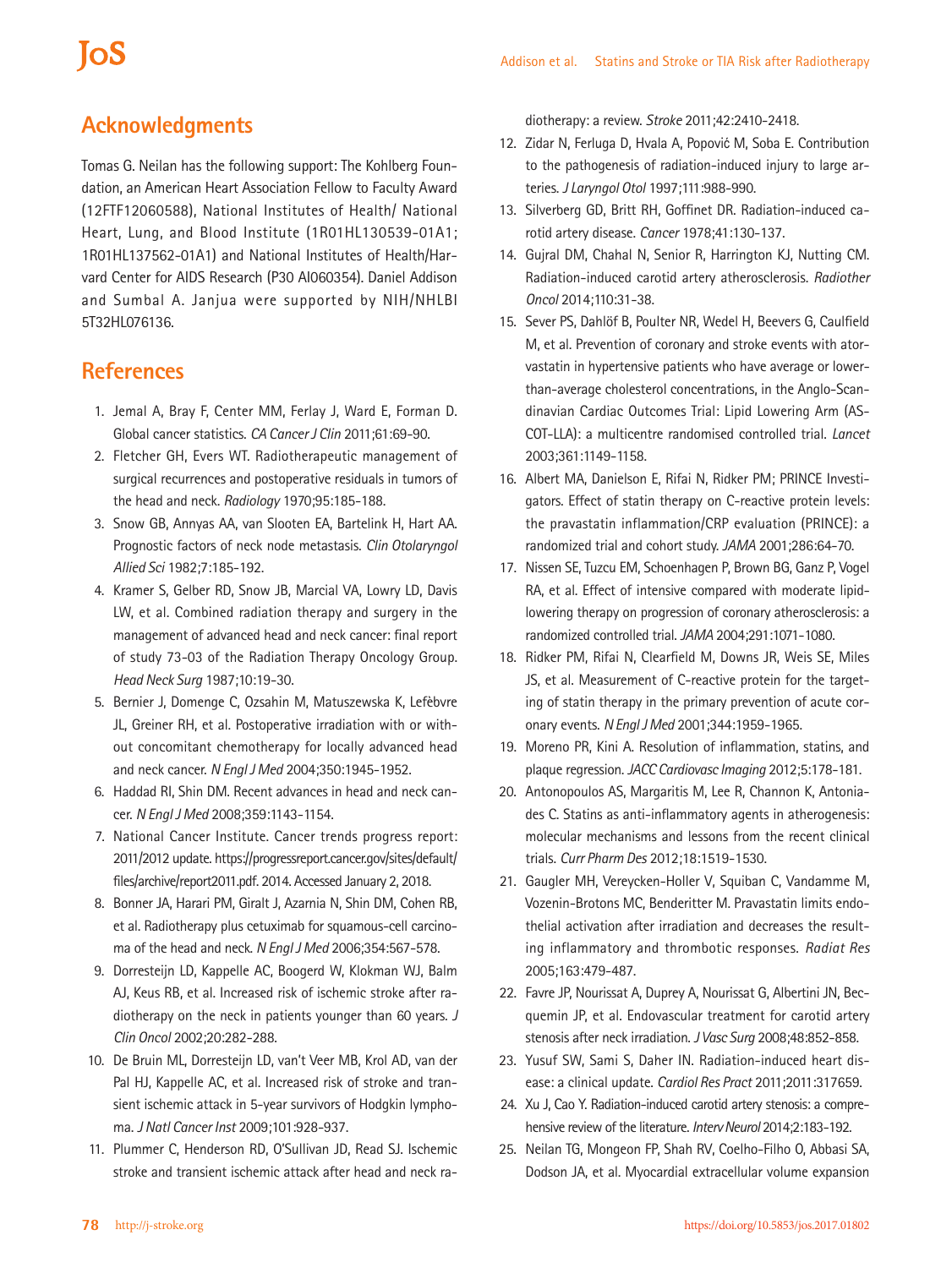and the risk of recurrent atrial fibrillation after pulmonary vein isolation. *JACC Cardiovasc Imaging* 2014;7:1-11.

- 26. Neilan TG, Farhad H, Dodson JA, Shah RV, Abbasi SA, Bakker JP, et al. Effect of sleep apnea and continuous positive airway pressure on cardiac structure and recurrence of atrial fibrillation. *J Am Heart Assoc* 2013;2:e000421.
- 27. Wilbers J, Kappelle AC, Kessels RP, Steens SC, Meijer FJ, Kaanders JH, et al. Long term cerebral and vascular complications after irradiation of the neck in head and neck cancer patients: a prospective cohort study: study rationale and protocol. *BMC Neurol* 2014;14:132.
- 28. Smith GL, Smith BD, Buchholz TA, Giordano SH, Garden AS, Woodward WA, et al. Cerebrovascular disease risk in older head and neck cancer patients after radiotherapy. *J Clin Oncol* 2008;26:5119-5125.
- 29. Swisher-McClure S, Mitra N, Lin A, Ahn P, Wan F, O'Malley B, et al. Risk of fatal cerebrovascular accidents after external beam radiation therapy for early-stage glottic laryngeal cancer. *Head Neck* 2014;36:611-616.
- 30. Hong JC, Kruser TJ, Gondi V, Mohindra P, Cannon DM, Harari PM, et al. Risk of cerebrovascular events in elderly patients after radiation therapy versus surgery for early-stage glottic cancer. *Int J Radiat Oncol Biol Phys* 2013;87:290-296.
- 31. Easton JD, Saver JL, Albers GW, Alberts MJ, Chaturvedi S, Feldmann E, et al. Definition and evaluation of transient ischemic attack: a scientific statement for healthcare professionals from the American Heart Association/American Stroke Association Stroke Council; Council on Cardiovascular Surgery and Anesthesia; Council on Cardiovascular Radiology and Intervention; Council on Cardiovascular Nursing; and the Interdisciplinary Council on Peripheral Vascular Disease. The American Academy of Neurology affirms the value of this statement as an educational tool for neurologists. *Stroke* 2009;40:2276-2293.
- 32. Sacco RL, Kasner SE, Broderick JP, Caplan LR, Connors JJ, Culebras A, et al. An updated definition of stroke for the 21st century: a statement for healthcare professionals from the American Heart Association/American Stroke Association. *Stroke* 2013;44:2064-2089.
- 33. Chang CF, Kuo YL, Pu C, Chou YJ. Neck dissection and stroke in patients with oral cavity cancer: a population-based cohort study. *Head Neck* 2017;39:63-70.
- 34. Sigurdsson AF. Benefits of statins in healthy elderly subjects: what is the number needed to treat? *J Am Coll Cardiol* 2014;63:2302.
- 35. Taylor F, Huffman MD, Macedo AF, Moore TH, Burke M, Davey Smith G, et al. Statins for the primary prevention of cardiovas-

cular disease. *Cochrane Database Syst Rev* 2013;(1):CD004816.

- 36. Amarenco P, Bogousslavsky J, Callahan A 3rd, Goldstein LB, Hennerici M, Rudolph AE, et al. High-dose atorvastatin after stroke or transient ischemic attack. *N Engl J Med* 2006;355: 549-559.
- 37. Meschia JF, Bushnell C, Boden-Albala B, Braun LT, Bravata DM, Chaturvedi S, et al. Guidelines for the primary prevention of stroke: a statement for healthcare professionals from the American Heart Association/American Stroke Association. *Stroke* 2014;45:3754-3832.
- 38. Stone NJ, Robinson JG, Lichtenstein AH, Bairey Merz CN, Blum CB, Eckel RH, et al. American College of Cardiology/American Heart Association Task Force on Practice Guidelines. 2013 ACC/ AHA guideline on the treatment of blood cholesterol to reduce atherosclerotic cardiovascular risk in adults: a report of the American College of Cardiology/American Heart Association Task Force on Practice Guidelines. Circulation 2014;129(25 Suppl 2):S1-S45. Erratum in: *Circulation* 2014;129(25 Suppl 2):S46-S48.
- 39. Gold H. Production of arteriosclerosis in the rat. Effect of xray and a high-fat diet. *Arch Pathol* 1961;71:268-273.
- 40. Vesselinovitch D, Wissler RW. Experimental production of atherosclerosis in mice. 2. Effects of atherogenic and highfat diets on vascular changes in chronically and acutely irradiated mice. *J Atheroscler Res* 1968;8:497-523.
- 41. Lamberts HB, de BW. Contributions to the study of immediate and early x-ray reactions with regard to chemo-protection. VII. X-ray-induced atheromatous lesions in the arterial wall of hypercholesterolaemic rabbits. *Int J Radiat Biol Relat Stud Phys Chem Med* 1963;6:343-350.
- 42. Cholesterol Treatment Trialists' (CTT) Collaborators, Kearney PM, Blackwell L, Collins R, Keech A, Simes J, et al. Efficacy of cholesterol-lowering therapy in 18,686 people with diabetes in 14 randomised trials of statins: a meta-analysis. *Lancet* 2008;371:117-125.
- 43. Paraskevas KI, Giannoukas AD, Mikhailidis DP. Irradiation-induced carotid artery stenosis: a preventable complication of neck radiotherapy? *Angiology* 2009;60:273-275.
- 44. Morawietz H, Erbs S, Holtz J, Schubert A, Krekler M, Goettsch W, et al. Endothelial protection, AT1 blockade and cholesterol-dependent oxidative stress: the EPAS trial. *Circulation* 2006;114(1 Suppl):I296-I301.
- 45. Weintraub NL, Jones WK, Manka D. Understanding radiationinduced vascular disease. *J Am Coll Cardiol* 2010;55:1237- 1239.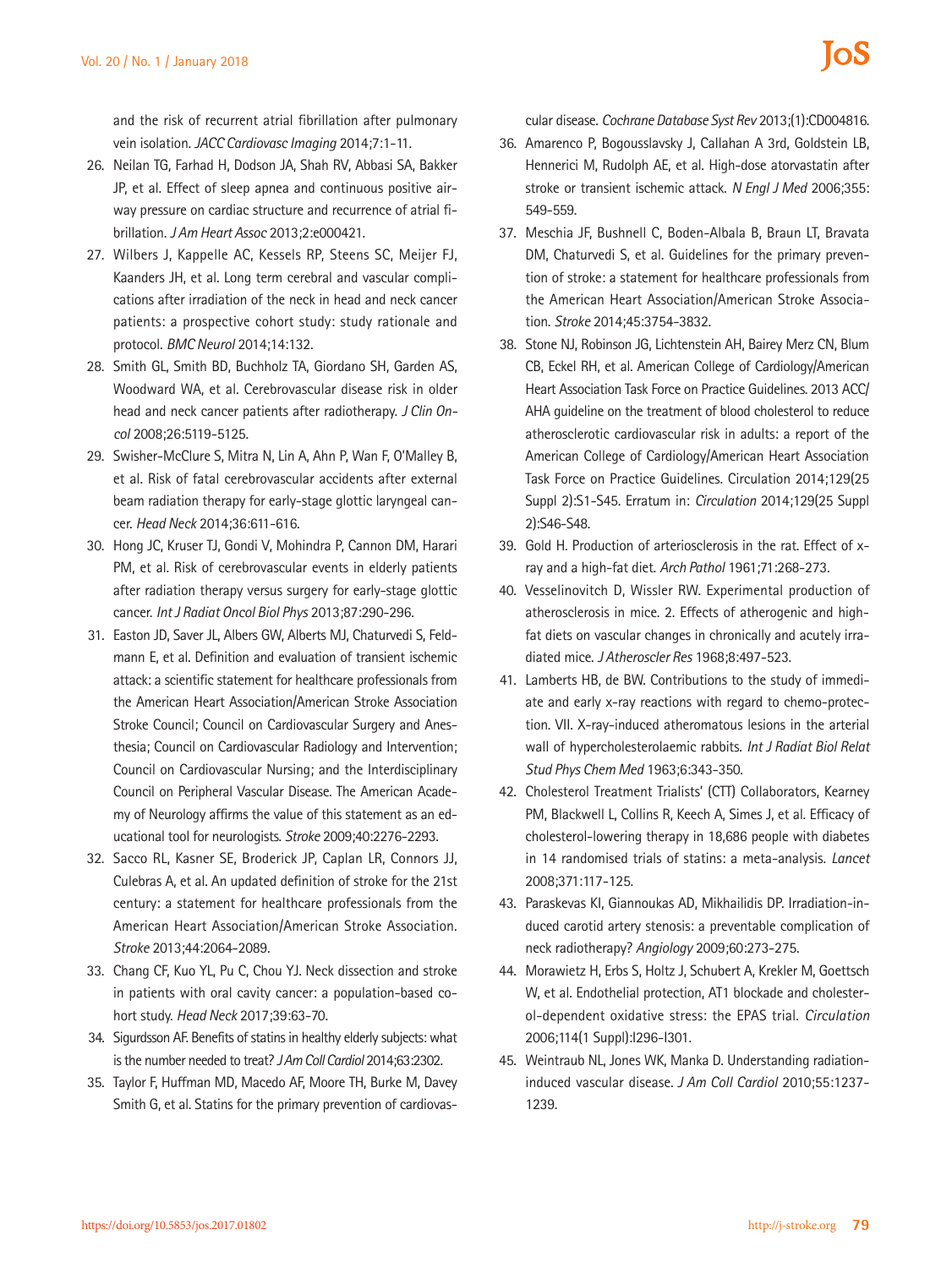| Variable         | HR (95% CI)         | Chi-square | P       |
|------------------|---------------------|------------|---------|
| Statin use       | $0.39(0.15 - 1.02)$ | 3.66       | 0.056   |
| Age              | $1.05(1.03 - 1.08)$ | 16.21      | < 0.001 |
| Male sex         | $1.06(0.54 - 2.08)$ | 0.03       | 0.855   |
| Hypertension     | $0.99(0.52 - 1.92)$ | < 0.01     | 0.987   |
| <b>Diabetes</b>  | $0.91(0.31 - 2.65)$ | 0.03       | 0.862   |
| <b>Prior CAD</b> | $1.13(0.34 - 3.73)$ | 0.04       | 0.839   |
| Prior CVE        | $1.55(0.51 - 4.73)$ | 0.60       | 0.438   |
| Dyslipidemia     | $0.66(0.26 - 1.69)$ | 0.74       | 0.389   |
| Smoking*         | $1.33(0.86 - 2.07)$ | 1.67       | 0.196   |

**Supplementary Table 1.** Risk of cerebrovascular events following neck radiotherapy using a multivariable Cox regression model for those treated with <70 Gy

HR, hazard ratio; CI, confidence interval; CAD, coronary artery disease; CVE, cerebrovascular event.

\*Smoking: active or prior smoking.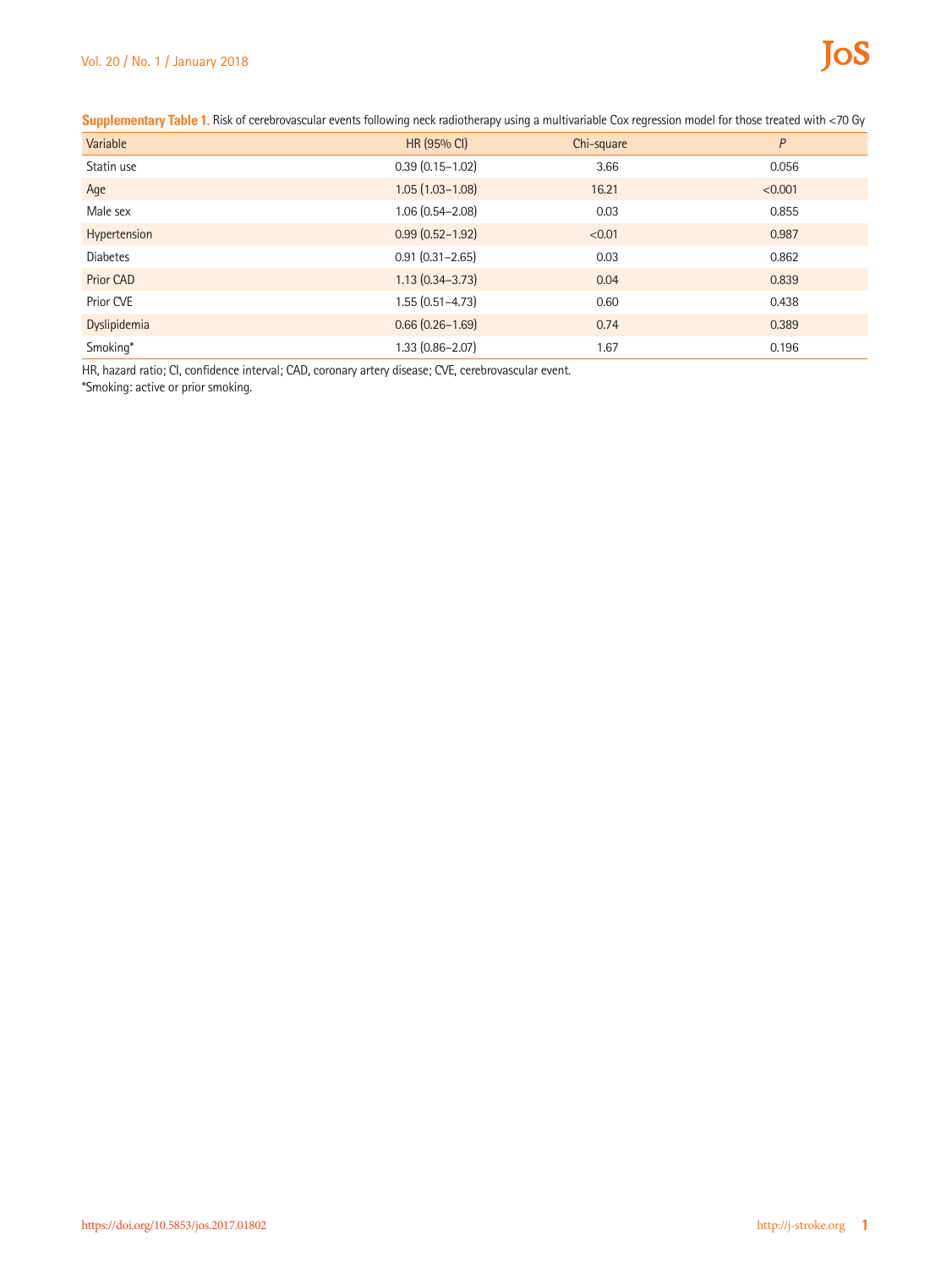| Variable        | HR (95% CI)         | Chi-square | P     |
|-----------------|---------------------|------------|-------|
| Statin use      | $0.44(0.19 - 1.03)$ | 3.55       | 0.059 |
| Age             | $1.03(1.01 - 1.06)$ | 6.18       | 0.013 |
| Male sex        | $0.86(0.47 - 1.56)$ | 0.25       | 0.620 |
| Hypertension    | $1.82(1.03 - 3.22)$ | 4.29       | 0.038 |
| <b>Diabetes</b> | $0.65(0.25 - 1.67)$ | 0.80       | 0.371 |
| Prior CAD       | $0.90(0.34 - 2.38)$ | 0.05       | 0.828 |
| Prior CVE       | $1.17(0.36 - 3.86)$ | 0.07       | 0.792 |
| Dyslipidemia    | $0.80(0.36 - 1.79)$ | 0.28       | 0.803 |
| Smoking*        | $1.12(0.77 - 1.64)$ | 0.37       | 1.124 |

**Supplementary Table 2.** Risk of cerebrovascular events following neck radiotherapy using a multivariable Cox regression model for those treated with ≥70 Gy

HR, hazard ratio; CI, confidence interval; CAD, coronary artery disease; CVE, cerebrovascular event.

\*Smoking: active or prior smoking.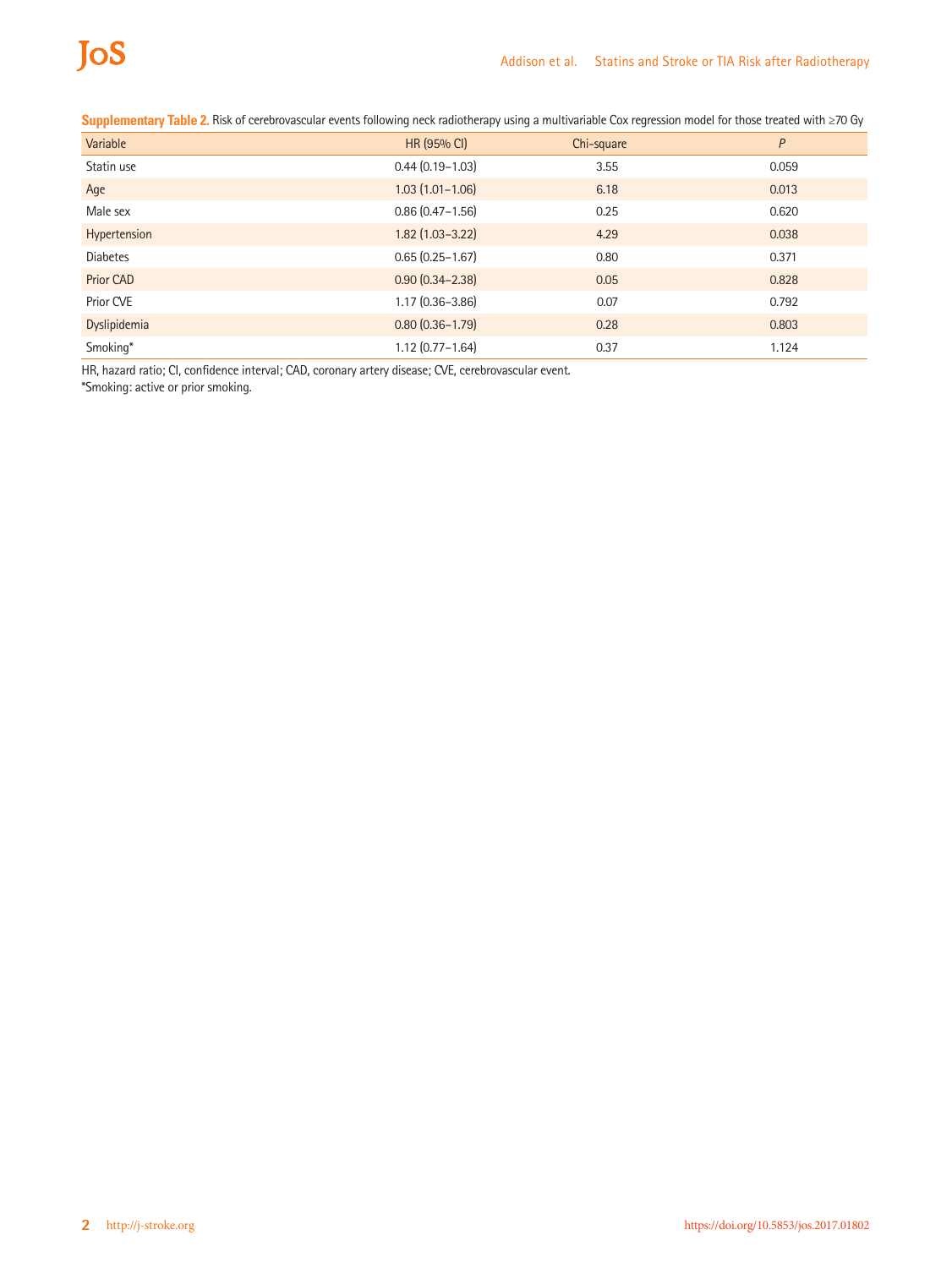Supplementary Table 3. Risk of cerebrovascular events following neck radiotherapy using a multivariable Cox regression model including other stroke reduction medications

| Variable                                          | HR (95% CI)         | Chi-square | P       |
|---------------------------------------------------|---------------------|------------|---------|
| Statin use                                        | $0.41(0.21 - 0.79)$ | 6.99       | 0.008   |
| Age                                               | $1.04(1.02 - 1.06)$ | 22.84      | < 0.001 |
| Male sex                                          | $0.90(0.58 - 1.39)$ | 0.24       | 0.627   |
| Hypertension                                      | $1.38(0.90 - 2.11)$ | 2.25       | 0.133   |
| <b>Diabetes</b>                                   | $1.09(0.57 - 2.08)$ | 0.07       | 0.793   |
| <b>Prior CAD</b>                                  | $1.07(0.50 - 2.23)$ | 0.02       | 0.891   |
| Prior CVE                                         | $1.60(0.72 - 3.57)$ | 1.35       | 0.246   |
| Dyslipidemia                                      | $0.73(0.39 - 1.37)$ | 0.95       | 0.329   |
| Smoking*                                          | $1.17(0.88 - 1.55)$ | 1.21       | 0.270   |
| Radiation dose                                    | 1.0(1.0)            | 1.03       | 0.310   |
| Anti-platelet & Anti-thrombotic meds <sup>+</sup> | $0.90(0.36 - 2.28)$ | 0.05       | 0.832   |

HR, hazard ratio; CI, confidence interval; CAD, coronary artery disease; CVE, cerebrovascular event.

\*Smoking: active or prior smoking; † Anti-ischemic meds: Aspirin and/or Plavix and/or Coumadin.